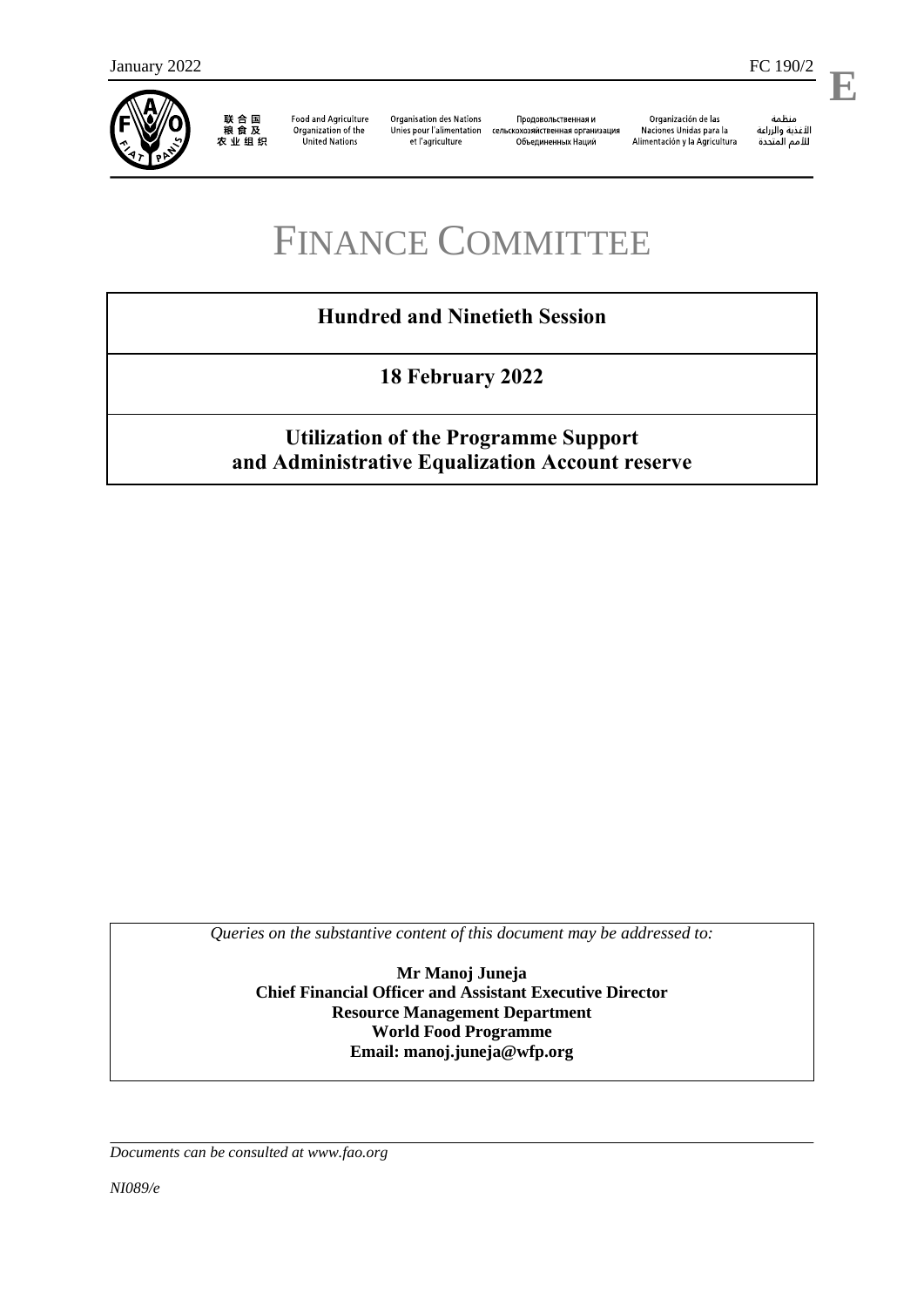#### EXECUTIVE SUMMARY

- ➢ The Programme Support and Administrative Equalization Account (PSAEA), established in 2002, records the difference between WFP's indirect support cost income and programme support and administrative expenses for the financial period. The PSAEA may be used for strengthening WFP's reserves and any use of the balance in the PSAEA requires the approval of the Executive Board.
- $\triangleright$  The Immediate Response Account (IRA), established in 1991, is an advance financing mechanism that enables WFP to provide immediate assistance in life-threatening situations in the absence of forecasted contributions.
- $\triangleright$  To mitigate the risk of WFP not being able to accommodate concurrent requests for IRA funds at a time when WFP faces record demands for critical food assistance, it is proposed that USD 30 million be transferred from the PSAEA to the IRA.

#### GUIDANCE SOUGHT FROM THE FINANCE COMMITTEE

➢ The Finance Committee is requested to review the document "Utilization of the Programme Support and Administrative Equalization Account reserve" and to endorse it for approval by the Executive Board.

#### **Draft Advice**

➢ **In accordance with Article XIV of the General Regulations of WFP, the FAO Finance Committee advises the WFP Executive Board to approve the draft decision as outlined in the document "Utilization of the Programme Support and Administrative Equalization Account reserve".**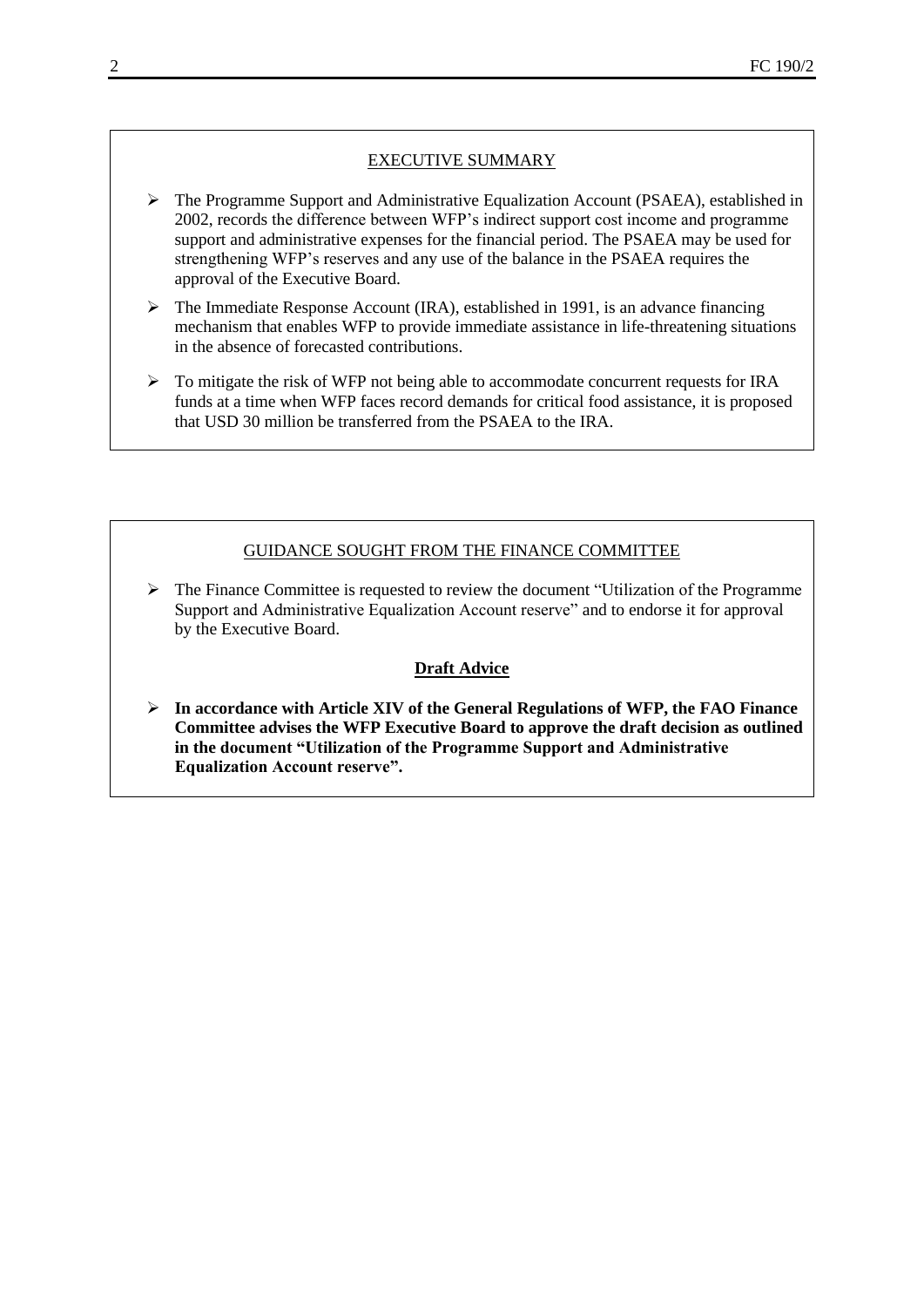

**World Food Programme Programme Alimentaire Mondial Programa Mundial de Alimentos** برنامج الأغذية العالمي

**Executive Board** First regular session Rome, 28 February–2 March 2022

Distribution: General Date: 17 January 2022 Original: English

Agenda item 5 WFP/EB.1/2022/5-A/1 Resource, financial and budgetary matters For approval

Executive Board documents are available on WFP's website ([https://executiveboard.wfp.org\)](https://executiveboard.wfp.org/).

## **Utilization of the Programme Support and Administrative Equalization Account reserve**

## **Draft decision\***

Having considered the document entitled Utilization of the Programme Support and Administrative Equalization Account reserve (WFP/EB.1/2022/5-A/1), the Board approves the allocation from the Programme Support and Administrative Equalization Account of USD 30.0 million to the Immediate Response Account.

## **Introduction**

- 1. The Programme Support and Administrative Equalization Account (PSAEA), established in 2002, records the difference between WFP's indirect support cost (ISC) income and the programme support and administrative (PSA) expenses for the financial period. The PSAEA may be used for the following purposes:<sup>1</sup>
	- a) to cover any difference between ISC income and approved PSA expenditures;
	- b) as a reserve to underwrite the risk of decreases in ISC income or underfunding of the PSA budget;
	- c) for critical corporate initiatives or thematic support funds; and
	- d) for strengthening WFP's reserves.
- 2. Any use of the balance in the PSAEA requires the approval of the Executive Board.

<sup>1</sup> WFP/EB.A/2015/6-C/1/Corr.1.

#### **Focal points:**

Mr M. Juneja Chief Financial Officer and Assistant Executive Director Resource Management Department tel.: 06 6513-2885

Ms W. Bigham Deputy Director Corporate Planning and Performance Division tel.: 06 6513-3716

World Food Programme, Via Cesare Giulio Viola, 68/70, 00148 Rome, Italy

<sup>\*</sup> This is a draft decision. For the final decision adopted by the Board, please refer to the decisions and recommendations document issued at the end of the session.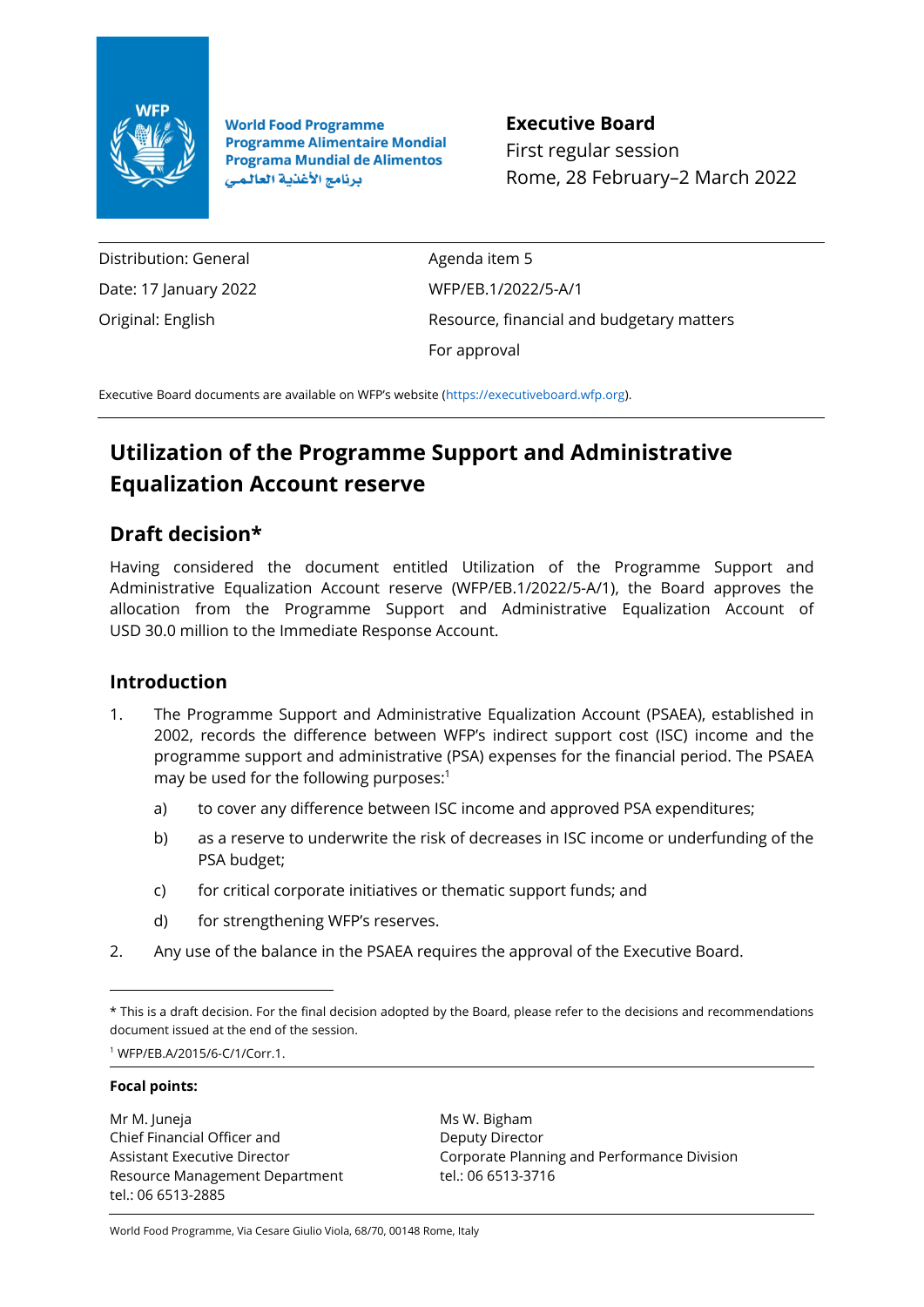3. In 2006, the Executive Board decided that the PSAEA balance should be linked to the annual PSA appropriation approved by the Board. In 2015, the target PSAEA balance was set at the equivalent of five months of PSA expenditures, and a "floor" of two months of approved PSA expenditures was adopted to cover the period needed to adjust to a long-term reduction in ISC income and implement associated PSA cost reductions.

## **PSAEA projections for 2022**

- 4. The management plan for 2022–2024 projected a PSAEA balance of USD 229.4 million at 31 December 2022. This is equivalent to 5.6 months of PSA expenditure. Thus, the projected PSAEA balance already provides an additional cushion beyond the target level of five months should the projected revenue of USD 8.4 billion for 2022 fall short.
- 5. However, this projection was based on contribution revenue of USD 8.6 billion for 2021 and an ensuing ISC income level of USD 511 million in 2021. At the time of writing in mid-January 2022, financial transactions for 2021 were still being recorded as part of the annual closure of accounts. The preliminary financial results indicate that actual contribution revenue in 2021 will be at least 9 percent higher than the 2021 estimate in the management plan. The unexpectedly high level of contributions in the last few months of 2021 came in response to unprecedented need sparked by growing food insecurity caused by various crises.
- 6. This unexpected increase in contribution revenue will result in a corresponding increase in the ISC income generated in 2021. The additional ISC income will amount to tens of millions of dollars, and will certainly exceed USD 30 million. The PSAEA will absorb the ensuing surplus of ISC income. This will contribute to an even higher projected balance on the PSAEA for 2022 and an even higher actual PSAEA balance compared with the target level of 5 months of PSA expenditure.

### **The Immediate Response Account**

- 7. Established in 1991, the Immediate Response Account (IRA) is an advance financing mechanism that enables WFP to provide immediate assistance in life-threatening situations in the absence of forecasted contributions.<sup>2</sup>
- 8. Some significant drawdowns on the PSAEA have taken place over the years for critical replenishments of the IRA, supplementing donor contributions. PSAEA funds were transferred to the IRA to mitigate the risk of insufficient resources for concurrent allocations to emergencies in 2015 (USD 50 million), 2017 (USD 15 million), 2018 (USD 44 million) and 2020 (USD 52.5 million).
- 9. The IRA has proven to be critical in allowing WFP to respond to emerging humanitarian requirements. The level of IRA allocations in 2021 was the highest in the past six years, with a total of USD 220 million allocated to 49 country strategic plans. The largest IRA allocations went to country strategic plans for Afghanistan (USD 38 million), Yemen (USD 28 million), Mozambique (USD 26 million) and Nigeria (USD 19 million); the average monthly allocation was USD 18.33 million, a 17 percent increase over the 2020 average. As at 11 January 2022, the IRA had disbursed USD 5.62 million in response to the continuing humanitarian crisis in Myanmar to provide assistance to people displaced by conflict.

<sup>2</sup> WFP/EB.3/2004/12-A.